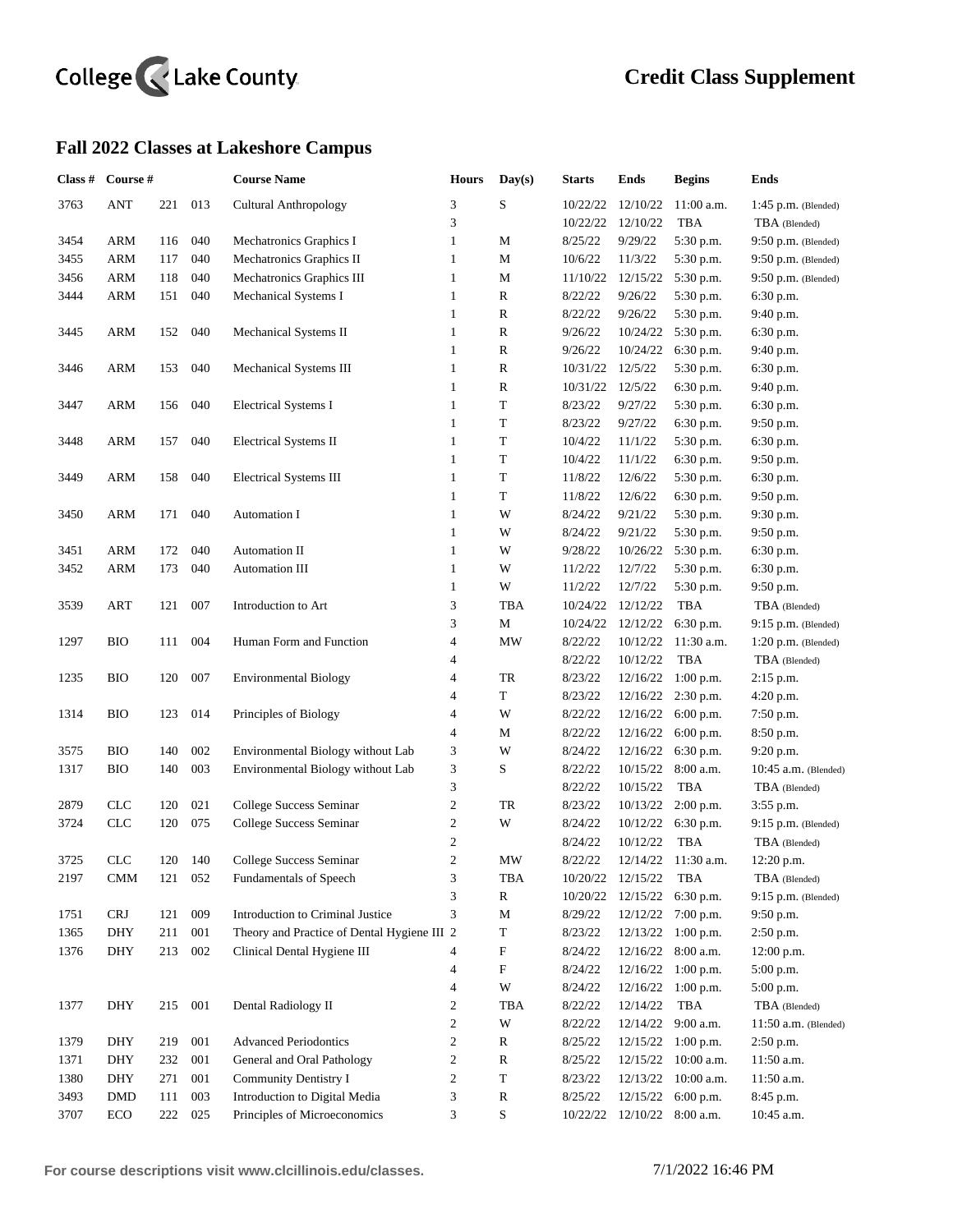| Class # | Course #   |     |     | <b>Course Name</b>                               | <b>Hours</b>     | Day(s)                          | <b>Starts</b> | Ends     | <b>Begins</b>        | <b>Ends</b>            |
|---------|------------|-----|-----|--------------------------------------------------|------------------|---------------------------------|---------------|----------|----------------------|------------------------|
| 2441    | <b>ENG</b> | 100 | 905 | <b>English Composition Support</b>               | $\overline{c}$   | TR                              | 8/23/22       | 12/15/22 | 1:00 p.m.            | $1:50$ p.m.            |
| 2323    | <b>ENG</b> | 104 | 901 | Individual Topics in Writing and Reading 1       |                  | TBA                             | 8/22/22       | 12/16/22 | <b>TBA</b>           | <b>TBA</b>             |
| 2336    | <b>ENG</b> | 121 | 026 | English Composition I                            | 3                | М                               | 8/22/22       | 12/12/22 | 6:00 p.m.            | 8:45 p.m.              |
| 3652    | <b>ENG</b> | 121 | 041 | <b>English Composition I</b>                     | 3                | $\mathbf T$                     | 8/23/22       | 10/18/22 | <b>TBA</b>           | TBA (Blended)          |
|         |            |     |     |                                                  | 3                | T                               | 8/23/22       | 10/18/22 | 6:30 p.m.            | $9:15$ p.m. (Blended)  |
| 2293    | <b>ENG</b> | 121 | 125 | <b>English Composition I</b>                     | 3                | TR                              | 8/23/22       | 12/15/22 | 11:30 a.m.           | 12:45 p.m.             |
| 2440    | <b>ENG</b> | 121 | 905 | <b>English Composition I</b>                     | 3                | TR                              | 8/23/22       | 12/15/22 | 11:30 a.m.           | 12:45 p.m.             |
| 2503    | <b>ENG</b> | 122 | 043 | English Composition II                           | 3                | TBA                             | 10/25/22      | 12/13/22 | <b>TBA</b>           | TBA (Blended)          |
|         |            |     |     |                                                  | 3                | $\mathbf T$                     | 10/25/22      | 12/13/22 | 6:30 p.m.            | $9:15$ p.m. (Blended)  |
| 3563    | HET        | 110 | 030 | <b>Basic Refrigeration Systems</b>               | 4                | <b>MTWR</b>                     | 9/21/22       | 10/19/22 | 8:00 a.m.            | $2:30$ p.m. (Blended)  |
|         |            |     |     |                                                  | 4                |                                 | 9/21/22       | 10/19/22 | <b>TBA</b>           | TBA (Blended)          |
| 4104    | HET        | 110 | 612 | <b>Basic Refrigeration Systems</b>               | 4                | <b>MTWR</b>                     | 8/22/22       | 9/15/22  | 3:00 p.m.            | 9:30 p.m.              |
| 3567    | HET        | 111 | 030 | <b>HVACR Electricity I</b>                       | 4                | <b>MTWR</b>                     | 10/20/22      | 11/16/22 | 8:00 a.m.            | $2:30$ p.m. (Blended)  |
|         |            |     |     |                                                  | 4                |                                 | 10/20/22      | 11/16/22 | TBA                  | TBA (Blended)          |
| 4102    | HET        | 111 | 611 | <b>HVACR</b> Electricity I                       | 4                | <b>MTWR</b>                     | 8/22/22       | 9/21/22  | 8:00 a.m.            | 2:30 p.m.              |
| 4103    | <b>HET</b> | 111 | 612 | <b>HVACR Electricity I</b>                       | 4                | <b>MTWR</b>                     | 9/22/22       | 10/19/22 | 3:00 p.m.            | 9:30 p.m.              |
| 3591    | <b>HET</b> | 130 | 030 | Heating I Residential Appliances                 | 4                | <b>MTWR</b>                     | 8/22/22       | 9/22/22  | 8:00 a.m.            | $2:30$ p.m. (Blended)  |
| 4106    | <b>HET</b> | 130 | 611 | Heating I Residential Appliances                 | 4                | <b>MTWR</b>                     | 9/22/22       | 10/19/22 | $8:00$ a.m.          | 2:30 p.m.              |
| 3608    | <b>HET</b> | 190 | 030 | <b>EPA Certification Preparation</b>             | $\mathbf{c}$     | <b>MTWR</b>                     | 11/21/22      | 12/8/22  | 8:00 a.m.            | 2:30 p.m.              |
| 1382    | HIT        | 111 | 002 | Medical Terminology                              | 3                | W                               | 8/31/22       | 12/14/22 | 4:00 p.m.            | 6:50 p.m.              |
| 3569    | <b>HUM</b> | 127 | 014 | <b>Critical Thinking</b>                         | 3                | <b>TBA</b>                      | 8/22/22       | 10/12/22 | TBA                  | TBA (Blended)          |
|         |            |     |     |                                                  | 3                | <b>MW</b>                       | 8/22/22       | 10/12/22 | 6:30 p.m.            | $8:30$ p.m. (Blended)  |
| 3542    | <b>MOA</b> | 111 | 001 | Clinical Medical Assisting I                     | 4                | T                               | 8/23/22       | 11/22/22 | $9:00$ a.m.          | $12:20$ p.m. (Blended) |
|         |            |     |     |                                                  | 4                |                                 | 8/23/22       | 11/22/22 | <b>TBA</b>           | TBA (Blended)          |
| 1446    | <b>MOA</b> | 111 | 002 | Clinical Medical Assisting I                     | 4                | W                               | 8/23/22       | 11/22/22 | 9:00 a.m.            | 12:20 p.m. (Blended)   |
|         |            |     |     |                                                  | 4                |                                 | 8/23/22       | 11/22/22 | <b>TBA</b>           | TBA (Blended)          |
| 1444    | <b>MOA</b> | 211 | 001 | Clinical Medical Assisting II                    | 4                | W                               | 8/24/22       | 11/22/22 | 2:30 p.m.            | 5:50 p.m. (Blended)    |
|         |            |     |     |                                                  | 4                |                                 | 8/24/22       | 11/22/22 | <b>TBA</b>           | TBA (Blended)          |
| 1447    | <b>MOA</b> | 211 | 002 | Clinical Medical Assisting II                    | 4                | $\mathbf S$                     | 8/24/22       | 11/22/22 | 9:30 a.m.            | $12:50$ p.m. (Blended) |
|         |            |     |     |                                                  | 4                |                                 | 8/24/22       | 11/22/22 | <b>TBA</b>           | TBA (Blended)          |
| 1448    | <b>MOA</b> | 212 | 001 | Medical Assisting Externship                     | 3                | $M-F$                           | 8/22/22       | 9/23/22  | 8:00 a.m.            | 5:00 p.m.              |
| 3884    | <b>MTH</b> | 101 | 040 | <b>Elementary Concepts of Mathematics</b>        | 3                | TR                              | 8/23/22       | 12/15/22 | 4:00 p.m.            | 5:15 p.m.              |
| 3207    | <b>MTH</b> | 105 | 040 | Preparatory Mathematics for General              | 5                | MW                              | 8/22/22       | 12/14/22 | 6:00 p.m.            | $8:15$ p.m.            |
| 3243    | <b>MTH</b> | 142 | 051 | Education<br><b>General Education Statistics</b> | 3                | W                               | 10/19/22      | 12/14/22 | 6:30 p.m.            | $9:15$ p.m. (Blended)  |
|         |            |     |     |                                                  | 3                |                                 | 10/19/22      | 12/14/22 | <b>TBA</b>           | TBA (Blended)          |
| 1454    | <b>NUR</b> | 110 | 006 | Nurse Assisting                                  | 7                | M                               | 8/22/22       | 12/5/22  | 9:00 a.m.            | 11:00 a.m.             |
|         |            |     |     |                                                  | 7                | $\ensuremath{\text{MW}}\xspace$ | 8/22/22       | 12/5/22  | 9:00 a.m.            | 12:30 p.m.             |
|         |            |     |     |                                                  | 7                | F                               | 8/22/22       | 12/5/22  | 7:00 a.m.            | $2:10$ p.m.            |
| 1453    | <b>NUR</b> | 110 | 010 | <b>Nurse Assisting</b>                           | 7                | $\mathbf S$                     | 8/26/22       | 12/10/22 | 9:00 a.m.            | 11:00 a.m.             |
|         |            |     |     |                                                  | $\tau$           | $\boldsymbol{\mathrm{F}}$       | 8/26/22       |          | $12/10/22$ 9:00 a.m. | 1:30 p.m.              |
|         |            |     |     |                                                  | $\tau$           | ${\rm FS}$                      | 8/26/22       |          | $12/10/22$ 9:00 a.m. | 1:30 p.m.              |
|         |            |     |     |                                                  | $\tau$           | $\mathbf S$                     | 8/26/22       | 12/10/22 | $7:00$ a.m.          | $2:10$ p.m.            |
| 1495    | PBT        | 110 | 001 | Introduction to Medical Lab Technology           | $\overline{c}$   | <b>MTWR</b>                     | 8/22/22       | 9/20/22  | $9:00$ a.m.          | 11:50 a.m.             |
| 1496    | PBT        | 110 | 002 | Introduction to Medical Lab Technology           | $\boldsymbol{2}$ | <b>MTWR</b>                     | 10/17/22      | 11/10/22 | $11:00$ a.m.         | 2:00 p.m.              |
| 1500    | PBT        | 110 | 003 | Introduction to Medical Lab Technology           | $\overline{c}$   | TR                              | 8/23/22       | 10/4/22  | 5:30 p.m.            | 9:20 p.m.              |
| 1497    | PBT        | 115 | 001 | Phlebotomy Techniques                            | 2                | <b>MTWR</b>                     | 9/26/22       | 10/21/22 | 9:00 a.m.            | 11:50 a.m.             |
| 1498    | PBT        | 115 | 002 | Phlebotomy Techniques                            | 2                | <b>MTWR</b>                     | 11/14/22      | 12/15/22 | $11:00$ a.m.         | 2:00 p.m.              |
| 1501    | PBT        | 115 | 003 | Phlebotomy Techniques                            | 2                | TR                              | 10/11/22      | 11/17/22 | 5:30 p.m.            | 9:20 p.m.              |
| 3612    | PHI        | 125 | 014 | Introduction to Ethics                           | 3                | <b>TBA</b>                      | 8/25/22       | 10/13/22 | <b>TBA</b>           | TBA (Blended)          |
|         |            |     |     |                                                  | 3                | $\mathbb{R}$                    | 8/25/22       | 10/13/22 | 6:30 p.m.            | $9:15$ p.m. (Blended)  |
| 2036    | <b>PSY</b> | 121 | 101 | Introduction to Psychology                       | 3                | <b>MW</b>                       | 8/29/22       | 12/14/22 | $10:00$ a.m.         | $11:20$ a.m.           |
| 2008    | PSY        | 121 | 117 | Introduction to Psychology                       | 3                | R                               | 10/20/22      | 12/15/22 | 6:30 p.m.            | $9:15$ p.m. (Blended)  |
|         |            |     |     |                                                  | 3                |                                 | 10/20/22      | 12/15/22 | TBA                  | TBA (Blended)          |
| 3728    | PSY        | 121 | 121 | Introduction to Psychology                       | 3                | $\mathbf S$                     | 8/27/22       | 10/15/22 | 11:00 a.m.           | $1:45$ p.m. (Blended)  |
|         |            |     |     |                                                  | 3                |                                 | 8/27/22       | 10/15/22 | <b>TBA</b>           | TBA (Blended)          |
| 2030    | PSY        | 220 | 019 | Lifespan Development                             | 3                | ${\bf R}$                       | 8/25/22       | 10/13/22 | 6:30 p.m.            | $9:15$ p.m. (Blended)  |
|         |            |     |     |                                                  |                  |                                 |               |          |                      |                        |